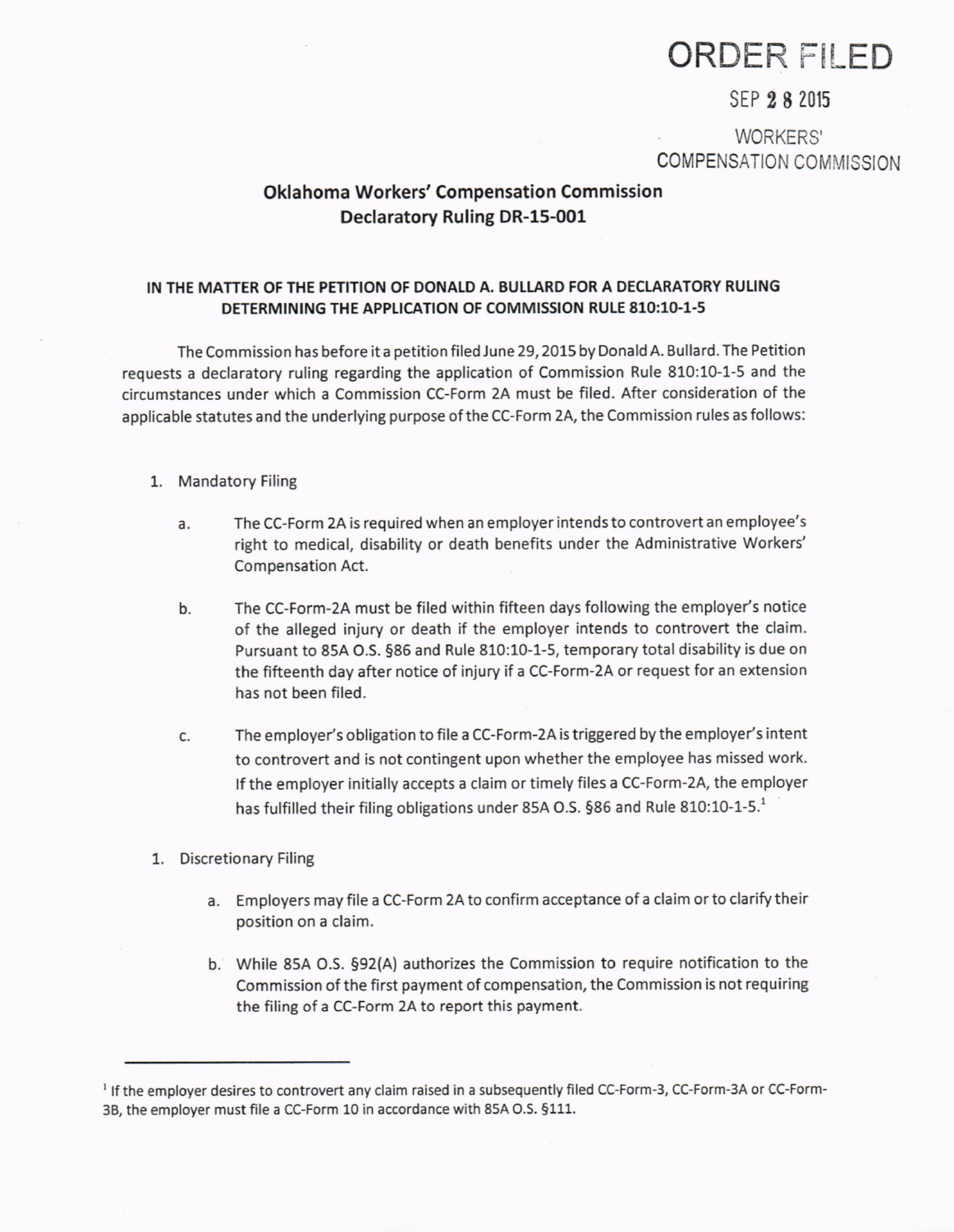DONE by Order of the Oklahoma Workers' Compensation Commission.

ISSUED this 25<sup>th</sup> day of September, 2015.

 $\overline{ }$ 10 P

CHAIRMAN ROBERT GILLILAND

COMMISSIONER LEROY YOUNG

COMMISSIONER MARK LIOTTA

I, Clerk of the Workers' Compensation Commission, do hereby certify that I have compared the foregoing copy of DR IS CO with the original now on file in this office, and the same is a full, true and exact copy thereof. In witness whereof, I have hereunto set my hand and<br> $\mathcal{E}_{\text{fixed}}$  the official society is Commission this affixed the official seal of this Commission this  $\frac{1}{2}$ <br>dev of  $\frac{1}{2}$ ۵ day of  $\leq$ 

SATION C

OF OKL

Clerk, Oklahoma Workers' Compensation Commission